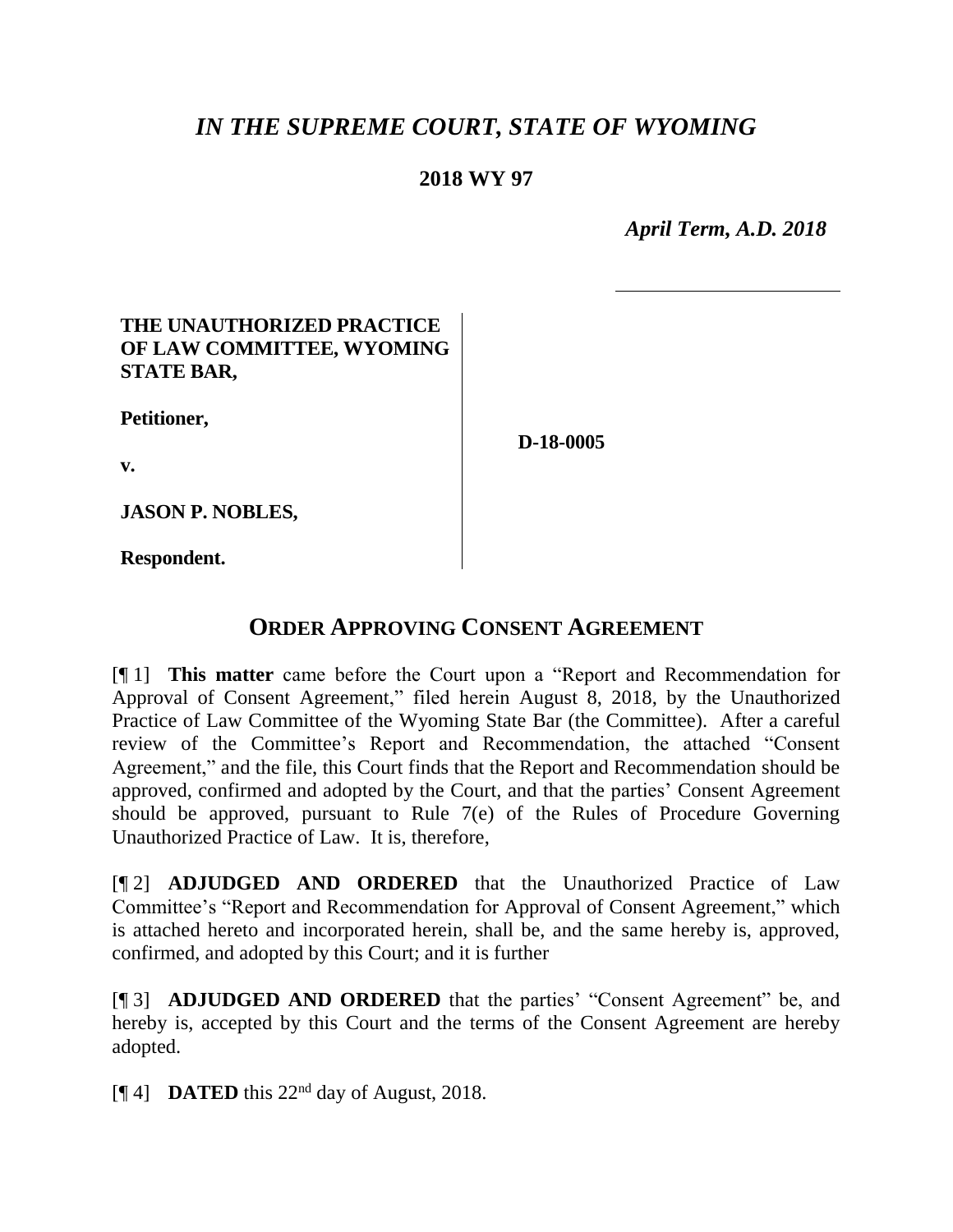### **BY THE COURT:**

/s/

**MICHAEL K. DAVIS Chief Justice**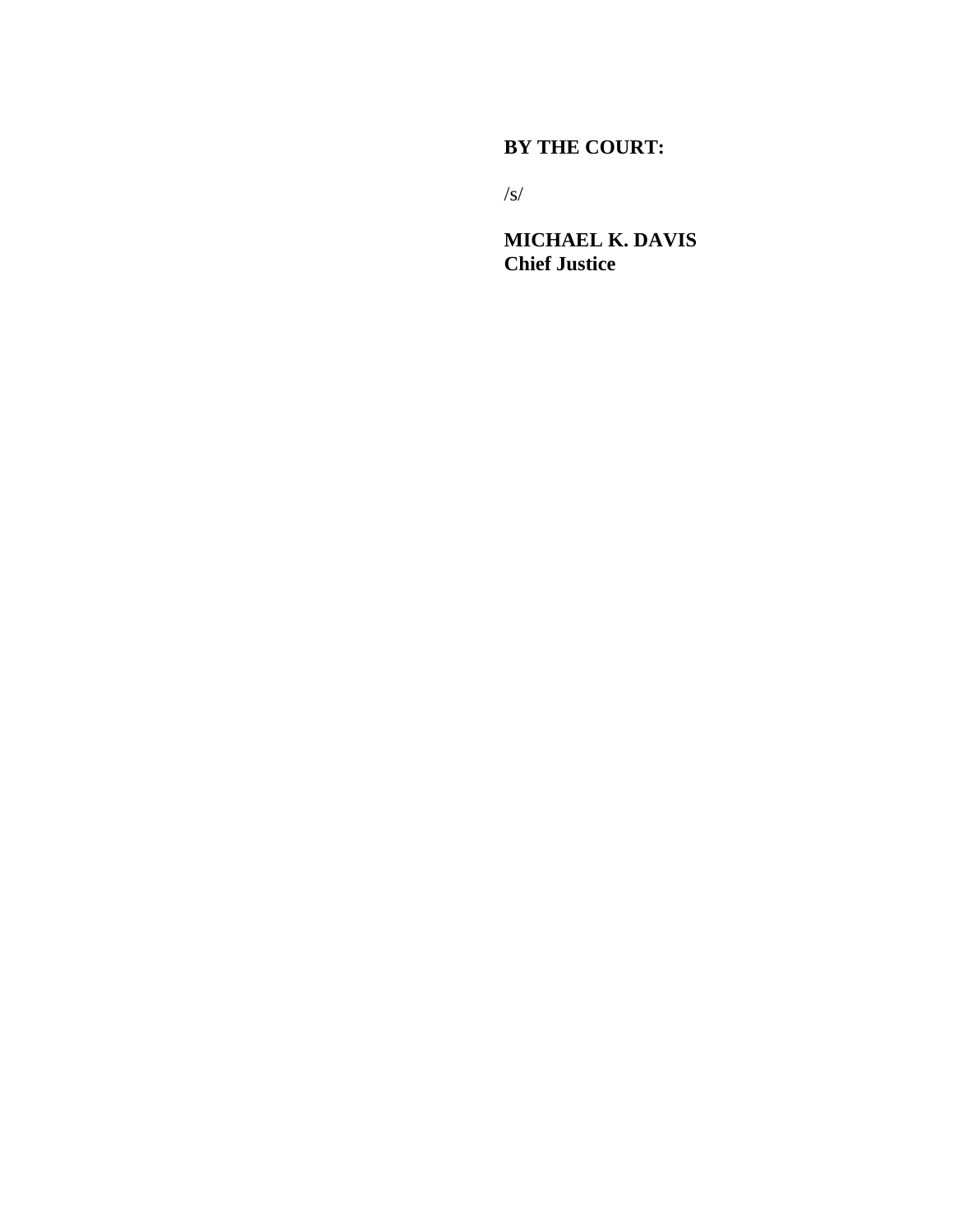# $D - 18 - 0005$

#### **BEFORE THE SUPREME COURT** IN THE SUPREME COURT **STATE OF WYOMING**

)

 $\lambda$ 

 $\mathbf{I}$  $\lambda$ 

 $\mathbf{I}$ 

In the matter of

**JASON P. NOBLES,** 

Respondent.

**FILED** AUG 08 2011 PATRICIA BENNE

STATE OF WYOMING

## **REPORT AND RECOMMENDATION FOR APPROVAL OF CONSENT AGREEMENT**

THIS MATTER having come before the Unauthorized Practice of Law Committee (the "Committee") upon the motion of Bar Counsel for approval of a Consent Agreement in the above-captioned matter, and the Committee having considered the matter and being fully advised in the premises, finds, concludes and recommends:

 $1.$ The investigation in the above-captioned matter was initiated by Bar Counsel following receipt of a report from the Honorable Dawnessa A. Snyder, Second Judicial District Court Judge, that Respondent, Jason P. Nobles, a bail bondsman residing in Casper, Wyoming, may have engaged in the unauthorized practice of law by filing a Verified Petition to Revoke Bond and Surrender Defendant in a criminal matter in Judge Snyder's court.

 $2.$ Rule 7, Rules Governing the Wyoming State Bar and the Authorized Practice of Law, provides in relevant part:

#### Rule 7. Authorization to practice law.

- (a) The following persons are authorized to practice law in Wyoming:
	- (1) Members of the Wyoming State Bar, as more fully delineated and subject to the limitations set forth in the Bylaws of the Wyoming State Bar;
	- (2) Attorneys who have been granted pro hac vice admission as provided in Rule 8, subject to the limitations set forth in that rule;
	- (3) Law school clinic supervising attorneys meeting the qualifications of Rule 9, subject to the limitations set forth in that rule;
	- (4) Law students meeting the qualifications of Rule 9, subject to the limitations set forth in that rule; and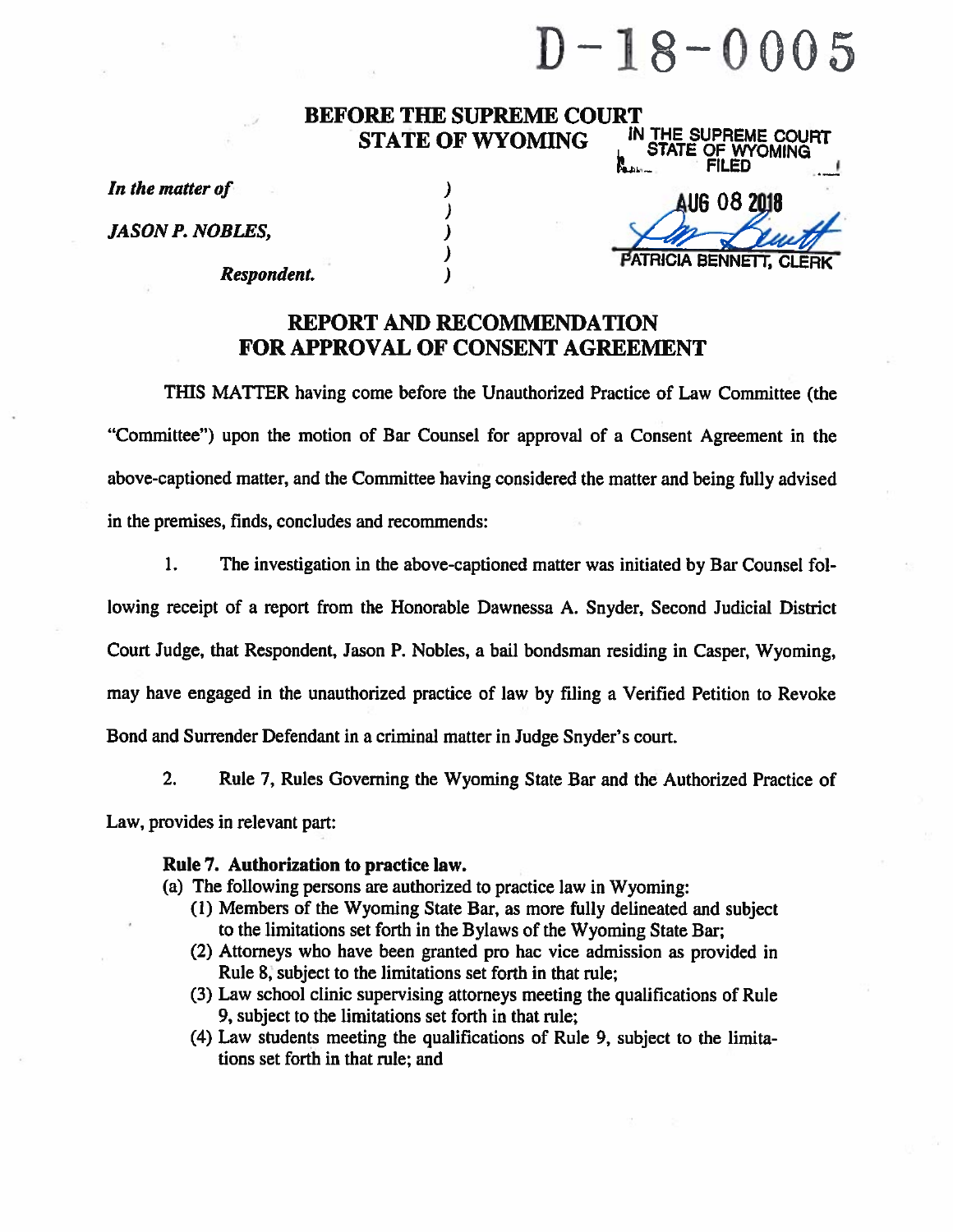- (5) Attorneys meeting the qualifications of Rule 5.5(d) of the Wyoming Rules of Professional Conduct, subject to the limitations set forth in that rule.
- (b) "Practice law" means providing any legal service for any other person, firm or corporation, with or without compensation, or providing professional legal advice or services where there is a client relationship of trust or reliance, including appearing as an advocate in a representative capacity; drafting pleadings or other documents; or performing any act in a representative capacity in connection with a prospective or pending proceeding before any tribunal.
- \*\*\*

3. Following receipt of Bar Counsel's letter of inquiry, Respondent's counsel con-

tacted Bar Counsel and advised that Respondent was willing to enter into a consent agreement as

provided in Rule 5(f) of the Rules of Procedure Governing Unauthorized Practice of Law Pro-

ceedings (the "UPL Rules"), which states:

(f) If, after conducting an investigation, Bar Counsel believes that the respondent has engaged in the unauthorized practice of law, Bar Counsel may do one or more of the following:

(1) commence civil injunction proceedings as provided in Rule 6;

(2) commence civil contempt proceedings as provided in Rule 8;

(3) enter into a consent agreement with the respondent in which the respondent agrees to do one or more of the following:

(A) refrain from the conduct in question;

(B) refund any fees collected;

(C) make restitution;

(D) pay a fine that may range from one hundred dollars (\$100) to two hundred and fifty dollars (\$250) per incident of unauthorized practice of law.

4. Respondent concedes that he is not a member of the Wyoming State Bar and en-

gaged in the unauthorized practice of law by filing the Verified Petition as reported by Judge

Snyder.

5. Pursuant to UPL Rule  $5(f)(3)$ , Respondent has agreed that he will refrain from similar conduct in the future.

6. Bar Counsel has agreed to forbear on other sanctions available under the Rules,

including assessment of a fine; commencing civil injunction proceedings; and commencing civil

contempt proceedings. However, Bar Counsel expressly reserves the right to pursue all available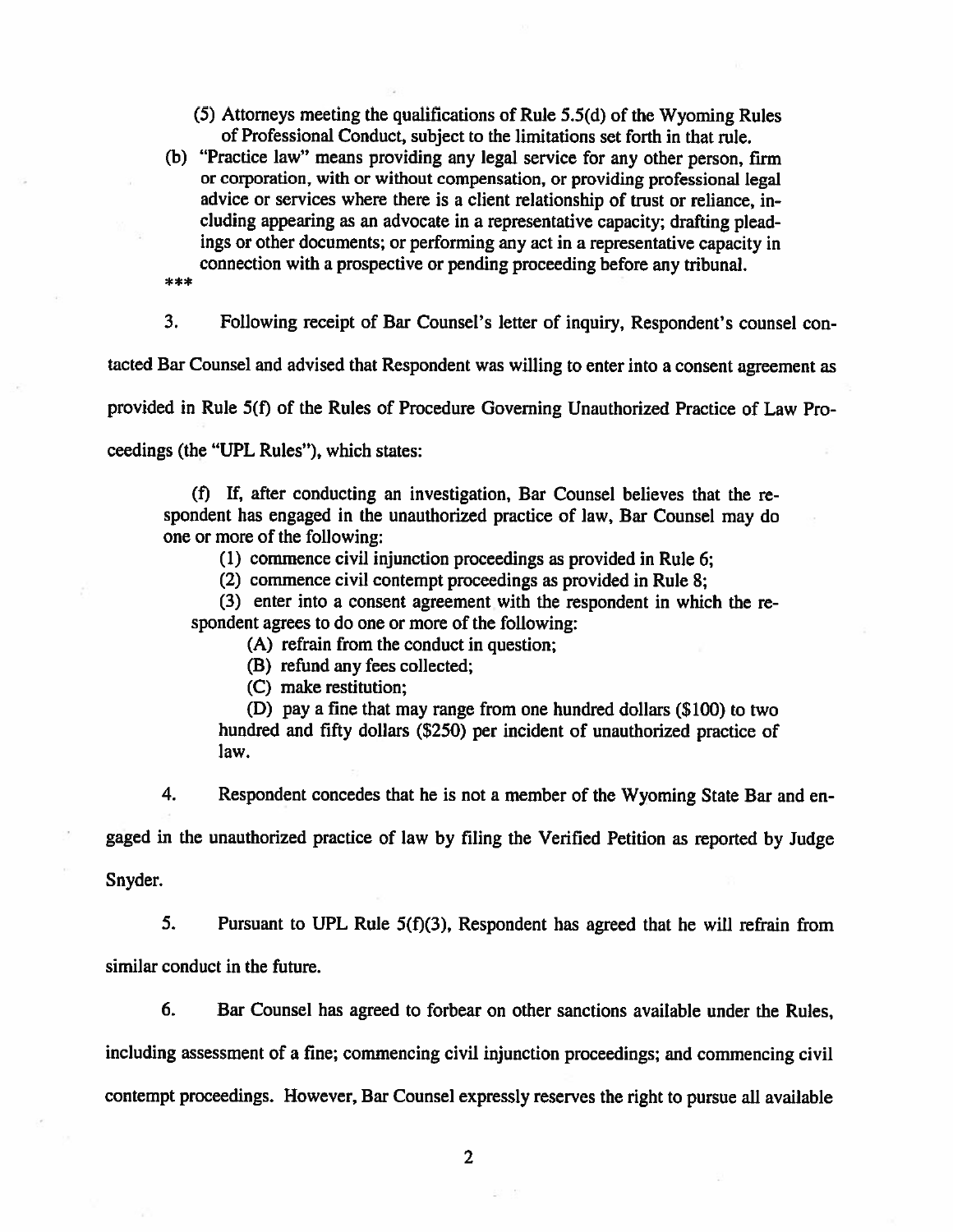sanctions in the event Respondent commits conduct in violation with this Consent Agreement or Rule 7 of the Rules Governing the Wyoming State Bar and the Authorized Practice of Law.

 $7.$ The parties have agreed that in the event this Consent Agreement is approved. Bar Counsel will provide a copy of the approved Consent Agreement to the Wyoming Department of Insurance.

8. UPL Rule 3(e) provides that the Committee has the authority to approve consent agreements:

The Committee shall have jurisdiction to conduct hearings on complaints alleging the unauthorized practice of law submitted by any person, including Bar Counsel; to approve or reject consent agreements; and to submit a report and recommendation to the Supreme Court containing findings of fact and conclusions of law following such hearings or approvals of consent agreements.

9. UPL Rule  $6(d)(3)(A)$  provides:

If the respondent has entered into a consent agreement under subparagraph (3) of paragraph (f) of Rule 5, the consent agreement shall be submitted to the Committee for consideration along with the recommendations of Bar Counsel. Within thirty (30) days of the agreement being tendered to the Committee, the Committee shall issue a decision either accepting or rejecting the agreement.

10. A quorum of the UPL Committee has reviewed Bar Counsel's motion for approv-

al of the Consent Agreement and finds that said motion should be granted.

WHEREFORE, pursuant to Rule 7(c) of the UPL Procedural Rules, the Committee rec-

ommends that the Court approve the Consent Agreement in the above-captioned matter.

2)<br><u>\_</u> day of July, 2018. DATED this

Christine Stickley, Chair **Unauthorized Practice of Law Committee Wyoming State Bar**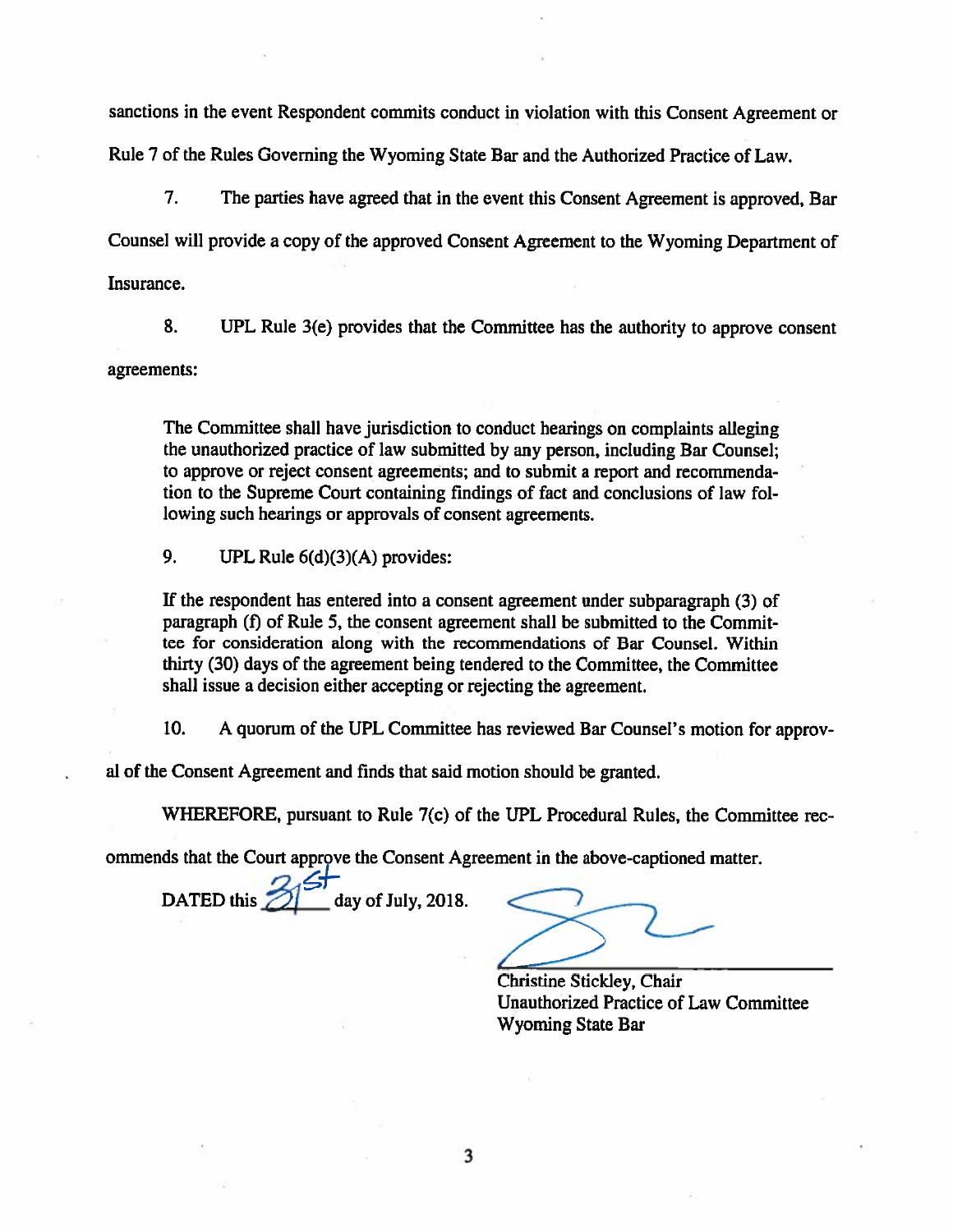## BEFORE THE UNAUTHORIZED PRACTICE OF LAW COMMITTEE **WYOMING STATE BAR**

J

 $\lambda$ 

In the matter of

**JASON P. NOBLES,** 

Respondent.



#### **CONSENT AGREEMENT**

THIS CONSENT AGREEMENT is entered into by and between Mark W. Gifford, Bar Counsel for the Wyoming State Bar ("Bar Counsel") and Jason P. Nobles ("Respondent").

WHEREAS, Nobles is a bail bondsman licensed by the Wyoming Insurance Department as a Wyoming Resident Casualty Producer, License No. 188406, whose primary place of business is Casper, Wyoming; and

WHEREAS, by letter dated February 23, 2018, Bar Counsel received a report from the Honorable Dawnessa A. Snyder, Second Judicial District Court Judge, that Respondent may have engaged in the unauthorized practice of law by filing a Verified Petition to Revoke Bond and Surrender Defendant in a criminal matter in Judge Snyder's court (see Exhibit A hereto); and

WHEREAS, Nobles signed the Verified Petition under oath, identifying himself as "Obligor and Legal Liable Agent to that of a Commercial Surety Bond" and alleging that he was acting pursuant to a "Bankers Surety Power of Attorney;" and

WHEREAS, the Verified Petition related to a \$25,000.00 Commercial Surety Bond filed with the court which identified "Bankers Insurance Company, of PO Box 33015 St. Petersburg, FL 33733" as Surety, with Nobles having signed the Bond as the Surety's attorney in fact (see Exhibit B hereto); and

WHEREAS, Nobles had liability on the Bond pursuant to his separate agreement(s) with Bankers Insurance Company, as he was required to indemnify and hold Bankers harmless for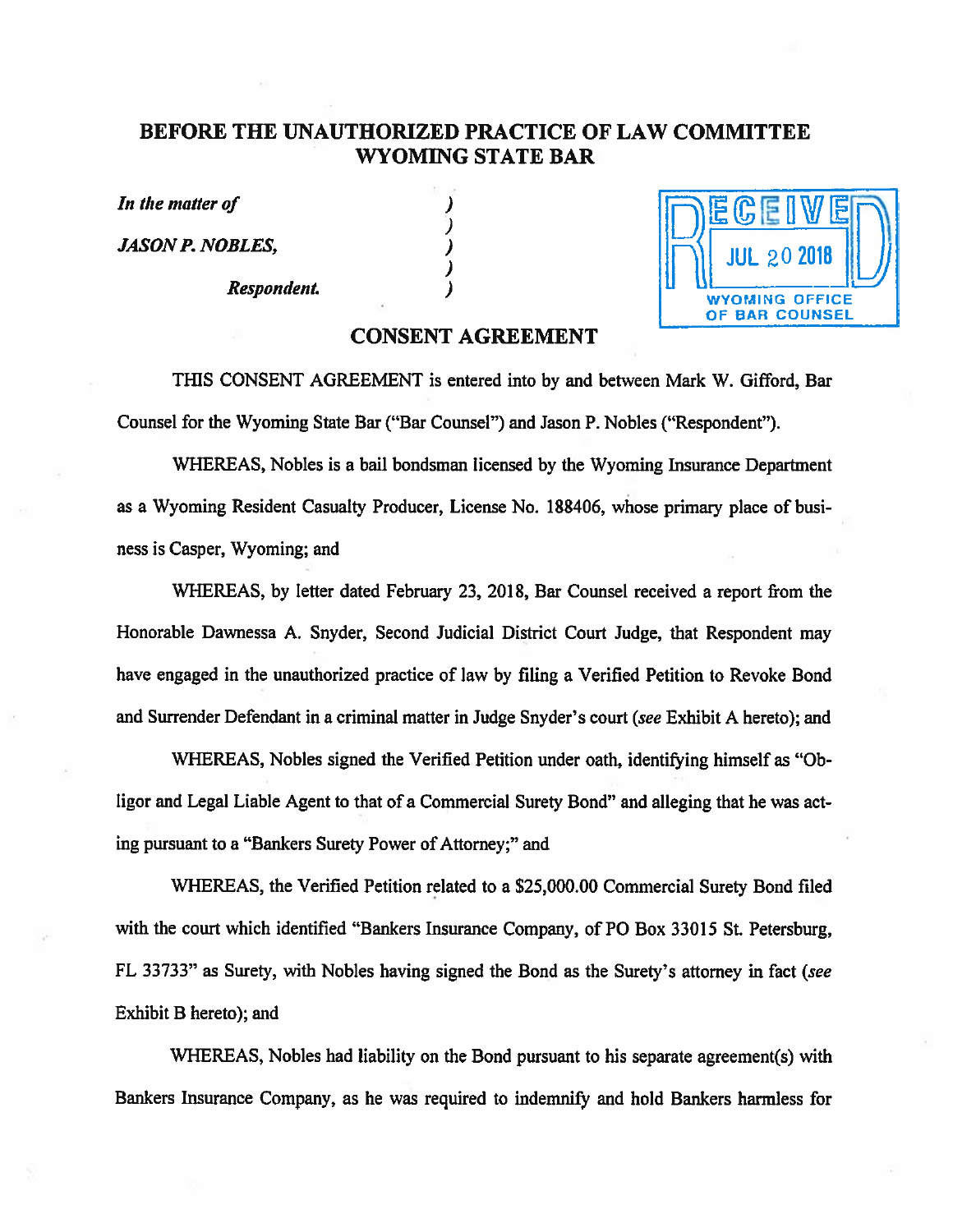any bail he executed. However, it was Bankers Insurance Company, not Nobles, that the Court would have looked to for performance on the bond. Nobles maintains that, ultimately, because of his agreement with Bankers Insurance Company, he would have been responsible for the bond

being paid to the Court; and

WHEREAS, Nobles' designation as attorney in fact did not enable Nobles to represent

Bankers Insurance Company or Wyoming Bail Agency in court proceedings, but it was not his

intention to engage in the unauthorized practice of law; and

WHEREAS, the Wyoming Supreme Court's Rules Governing the Wyoming State Bar and the Authorized Practice of Law provide, in relevant part:

#### Rule 7. Authorization to practice law.

- (a) The following persons are authorized to practice law in Wyoming:
	- (1) Members of the Wyoming State Bar, as more fully delineated and subject to the limitations set forth in the Bylaws of the Wyoming State Bar;
	- (2) Attorneys who have been granted pro hac vice admission as provided in Rule 8, subject to the limitations set forth in that rule;
	- (3) Law school clinic supervising attorneys meeting the qualifications of Rule 9, subject to the limitations set forth in that rule;
	- (4) Law students meeting the qualifications of Rule 9, subject to the limitations set forth in that rule; and
	- (5) Attorneys meeting the qualifications of Rule 5.5(d) of the Wyoming Rules of Professional Conduct, subject to the limitations set forth in that rule.
- (b) "Practice law" means providing any legal service for any other person, firm or corporation, with or without compensation, or providing professional legal advice or services where there is a client relationship of trust or reliance, including appearing as an advocate in a representative capacity; drafting pleadings or other documents; or performing any act in a representative capacity in connection with a prospective or pending proceeding before any tribunal. \*\*\*

and

WHEREAS, Respondent concedes that he is not a member of the Wyoming State Bar and engaged in the unauthorized practice of law by filing the Verified Petition as reported by Judge Snyder; and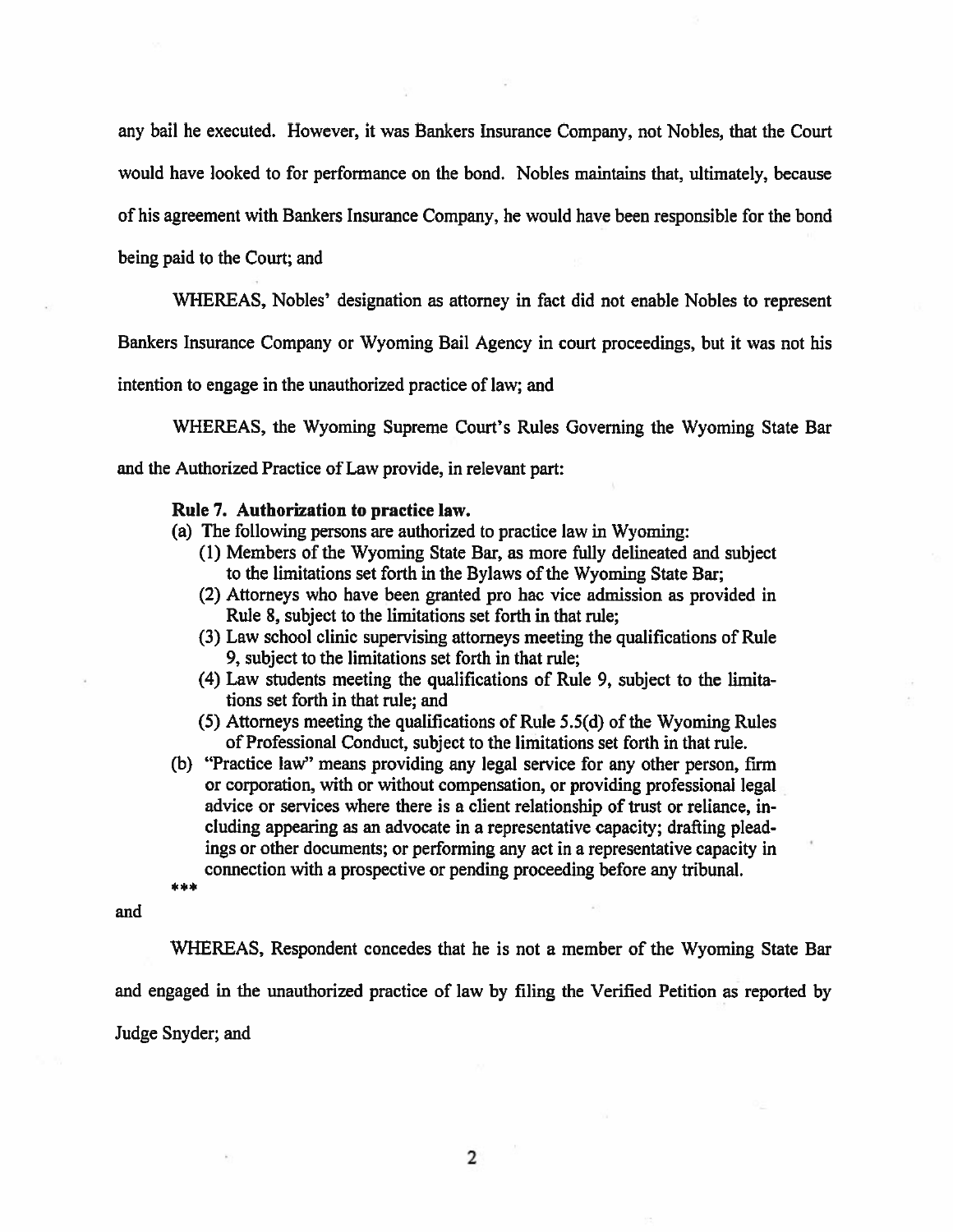WHEREAS, following Bar Counsel's investigation of the matter pursuant to the Rules of Procedure Governing Unauthorized Practice of Law Proceedings (the "UPL Procedural Rules"), the parties have come to terms on this Consent Agreement as provided in Rule  $5(f)(3)$  of said Rules.

NOW, THEREFORE, in consideration of the premises and the foregoing recitals, the accuracy of which are hereby confirmed by the parties, it is agreed:

 $1.$ Respondent's legal representation of Wyoming Bail Agency and/or Bankers Insurance Company in filing the Verified Petition as reported by Judge Snyder constituted the Unauthorized Practice of Law pursuant to Rule 7 of the Rules Governing the Wyoming State Bar and the Authorized Practice of Law.

Pursuant to Rule 5(f)(3), Respondent agrees that he will refrain from similar con- $2.$ duct in the future.

 $3<sub>1</sub>$ Bar Counsel has agreed to forbear on other sanctions available under the Rules, including assessment of a fine; commencing civil injunction proceedings; and commencing civil contempt proceedings. However, Bar Counsel expressly reserves the right to pursue all available sanctions in the event Respondent commits conduct in violation with this Consent Agreement or Rule 7 of the Rules Governing the Wyoming State Bar and the Authorized Practice of Law.

4. The parties agree that in the event this Consent Agreement is approved by the Committee on the Unauthorized Practice of Law, Bar Counsel will provide a copy of the approved Consent Agreement to the Wyoming Department of Insurance.

**SO STIPULATED:** 

**Wyoming State Bar** 

3